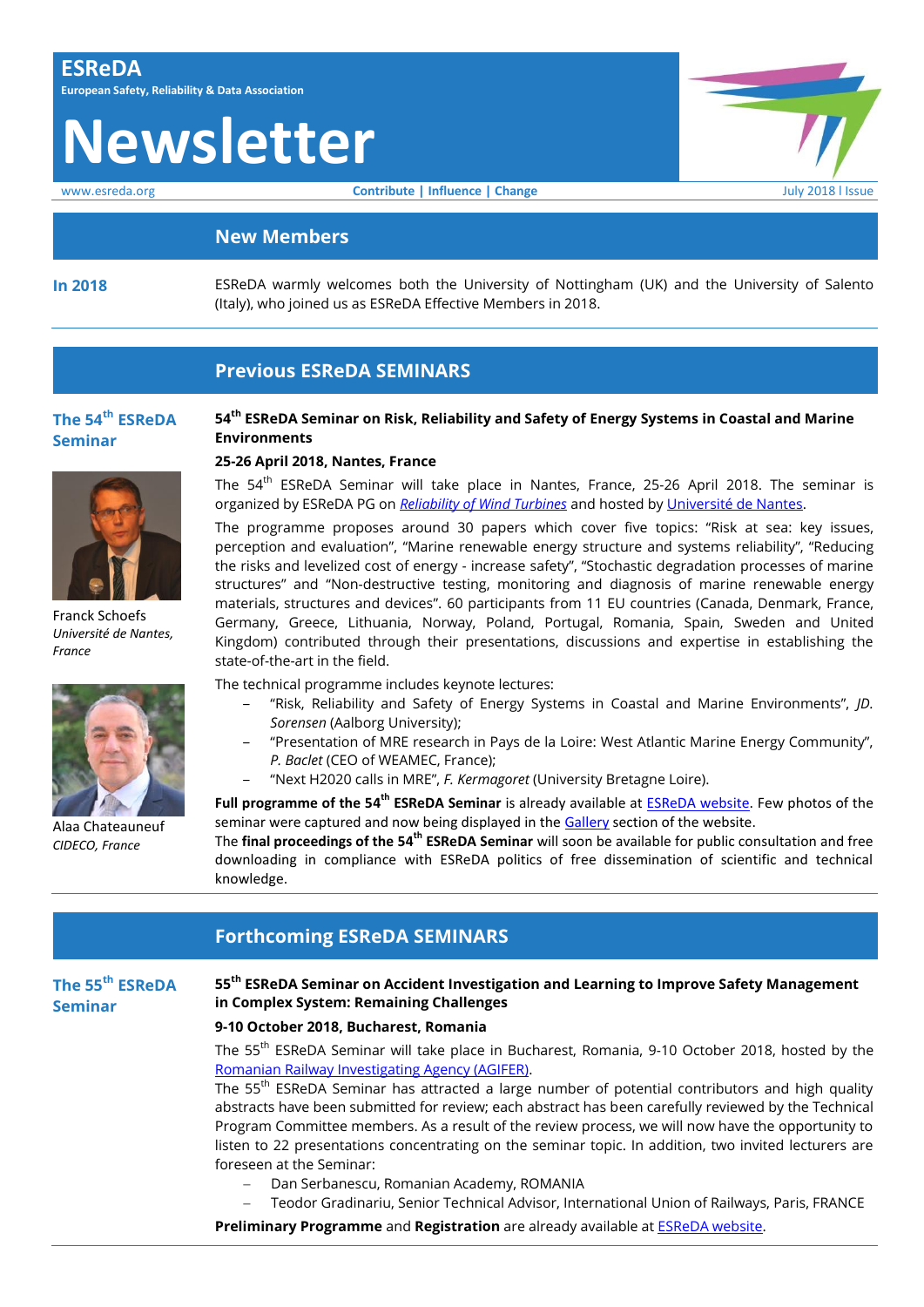#### **The 56 th ESReDA Seminar**



Dmitry Efrosinin *JKU Linz, Austria*



Mohamed Eid *CEA, France*

#### **The 56th ESReDA Seminar on Critical Services continuity, Resilience and Security 23-24 May 2019, Linz, Austria**

Critical services continuity is a major societal security issue in modern society. They vital for the society and supplied thanks to a large variety of Critical Infrastructures (CIs). Some services disruptions may endanger the security of the citizen, the safety of the strategic assets and even the governance stability.

The CIs are more and more connected thanks



to the information technology (IT) and supply services in every aspect in man's daily-life. The continuous progress in the IT fields pushes modern systems and infrastructures to be more and more: intelligent, distributed and proactive. That increases not only the operational complexity of the CI's but their vulnerability. The more complex a system is, the more vulnerable it will be and the more numerous the threats that can impact on it. The loss of operability of critical infrastructures may result in major disruption in some vital services supply leading to severe crises.

To counterbalance the increasing vulnerability of the systems, engineers, designers and operators should enhance the system preparedness and resilience facing different threats. That requires a supported continuous effort in many corresponding fields. One of them is "Modelling, Simulation & Analysis (SM&A)" of the CI in order to enhance the CIs' preparedness & resilience.

ESReDA as one of the most active EU networks in the field has initiated a project group (CI‐PR/MS&A‐ Data) on the "Critical Infrastructure/Modelling, Simulation and Analysis – Data". The main focus of the project group is to report on the state of progress in MS&A of the CIs preparedness & resilience with a specific focus on the corresponding data availability and relevance.

In order to report on the most recent developments in the field of the CIs preparedness & resilience MS&A and the availability of the relevant data, ESReDA will hold its 56<sup>th</sup> Seminar on the following thematic: "Critical Services continuity, Resilience and Security".

The 56<sup>th</sup> ESReDA seminar will be held on 23-24 May 2019, hosted by [Johannes Kepler University](http://www.jku.at/) [\(Institute for Stochastics](http://www.jku.at/stochastik) and [Linz Center of Mechatronics\)](http://www.lcm.at/) Linz, Austria. The **Call for Papers** is online at [ESReDA website.](https://www.esreda.org/event/56th-esreda-seminar/) **Deadline for draft papers** is the **30th November 2018**.

# **New ESReDA PROJECT GROUPS**

ESReDA have launched three new Project Groups (PG). Join new PG, contact leaders of PGs.

- PG on Resilience Engineering and Modelling of Networked Infrastructure, led by the University of Nottingham (UK);
- PG on Creating Safe and Resilient Supply Chain, led by Wrocław University of Technology (Poland)

PG on Big Data, Reliability, Risk and Safety Analysis, led by University of Porto (Portugal).

All Members are invited to join new PGs (please contact ESReDA [General Secretary](mailto:inga.zutautaite@lei.lt) for the purpose).

## **Forthcoming Conferences & Seminars**



Inga Žutautaitė *Lithuanian Energy Institute, Lithuania*



**The 13th International Conference on Critical Information Infrastructures Security (CRITIS 2018)**

24-26 September, 2018, Kaunas, Lithuania

In 2018, the International Conference on Critical Information Infrastructures Security faces its  $13<sup>th</sup>$  anniversary. CRITIS 2018 continues

the tradition of presenting innovative research and exploring new challenges in the fields of critical (information) infrastructures protection (C(I)IP), resilience, and of fostering the dialogue with all stakeholders. CRITIS 2018 topics and the call for papers at [CRITIS 2018 website.](http://www.lei.lt/critis2018/call-for-papers.html)

CRITIS 2018 aims at bringing together researchers, professionals from academia, critical (information) infrastructure operators, industry, defence sector, and governmental organisations working in the field of the security of critical (information) infrastructures.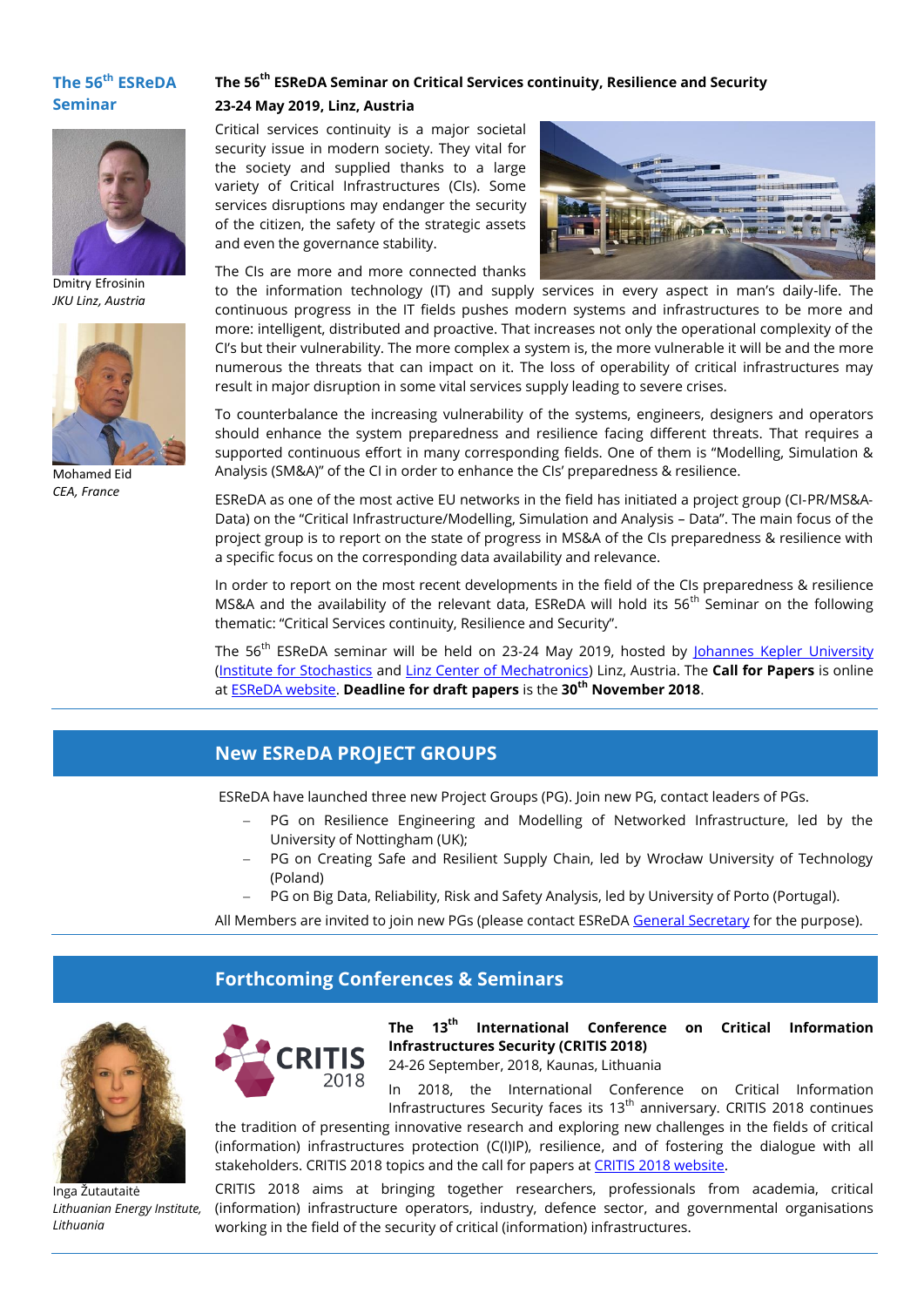

Ričardas Krikštolaitis *Vytautas Magnus University, Lithuania*

As in previous years, invited speakers will complement a programme of original research contribution. CRITIS 2018 is very proud to announce the [keynotes](http://www.lei.lt/critis2018/speakers.html): Dr. Stefan Lüders (Head of Computer Security at CERN, Switzerland) "*Bridging the gap between ICS and corporate IT security: Finding common culture and views*" (25 September, 2018), Dr Hayretdin Bahşi (Center for Digital Forensics and Cyber Security, Tallinn University of Technology) "*Comparison of Nordic and Continental Europe Grids from the Cyber Resilience Perspective*".

Besides, this CRITIS conference has a special focus on current and future **energy infrastructures** within a **special session** "*[Energy infrastructure operators and stakeholders: key challenges and solution](http://www.lei.lt/critis2018/operators.html)  [directions](http://www.lei.lt/critis2018/operators.html)*", chaired by Marcelo Masera (EC JRC in Petten, the Netherlands). Invited speakers are expected to be from (the list is not complete): Litgrid (electricity TSO, Lithuania), PSE S.A. (electricity TSO, Poland), Enel (electricity and gas DSO, Italy), BKW Group (Switzerland), EC DG HOME (Belgium), NATO ENSEC (Lithuania), World Energy Council (Estonia), Ministry of Energy of the Republic of Lithuania.

Project leaders who intend to dissemination their activities are encouraged to participate in a special [Projects Dissemination Session.](http://www.lei.lt/critis2018/projects.html) Similarly, a session will be devoted to Industry working in the field of the security of critical (information) infrastructures. CRITIS 2018 encourages Industry to share their innovative key achievements in a special [Industry session.](http://www.lei.lt/critis2018/industry.html)

Visi[t CRITIS 2018 website](http://www.lei.lt/critis2018/index.html) for **Preliminary Programme** and **Registration**.

#### **Other Conferences and Seminars The** *λμ* **21st Risk Management, System Dependability & Safety Symposium** 16-18 October 2018, Reims, France. Call for papers at the [IMdR website.](https://www.en.imdr.eu/upload/client/document_site/LM21/LM_21_AAC_ENG.pdf)

# **Other News**



André Lannoy *ESReDA Honorary Member, IMdR, France*

#### *We read* **>> Isabelle Sochet (editor) et al (2018), Blast Effects – Physical Properties of Shock Waves, January 2018, 197 pages, Springer**

Risk is a measure of the value of the consequences of events affected by their probabilities. Risk is therefore a two-dimensional variable: gravity and probability. This variable must however be evaluated during the risk assessment phase (ISO 31000). Isabelle Sochet, editor and her co-authors offer us this remarkable and useful work of synthesis of the experiments, carried out on a small scale and on a large scale, on the phenomenon of detonation which is characterized by the propagation of a destructive shock wave in the environment. This book may allow a risk analyst to evaluate a priori (in the design phase) the consequences of a possible explosion, and to analyze and understand a posteriori a possible accident after the fact.

The explosion is indeed an event feared by industrial process industries and transport, and their authorities. Their concerns mainly concern:

- the handling of conventional solid explosives or nuclear explosives,
- the explosion of a gas cloud following an accident in a process industry; however, it should be noted that the detonation of a gaseous cloud is rare, the cloud generally deflagrate, but the impact of such a gaseous explosion that is supposed to detonate can be considered as an enhancement of the potential effects of the gaseous explosion; nevertheless, in a semiconfined or very obstructed environment, the phenomenon of transition deflagration detonation can occur in a part of the cloud,
- the bursting of a pressure vessel, either by adiabatic expansion or by a bleve phenomenon,
- sizing structures, in their integrity and reliability.

Chapter 1 is a chapter of generalities. He insists on the importance of overpressure (which destroys fragile materials) and the positive impulse (which destroys ductile materials) but also the period of depression (or negative phase) by its suction property.

Chapter 2 describes the Rankine-Hugoniot equations for calculating the properties of a shock wave.

Chapter 3 presents Friedlander's equations for calculating a pressure law as a function of time. Appendix A shows the regression curves of the effects of detonation (positive pressure, positive phase time and positive impulse) as a function of reduced distance, for hemispherical clouds. This Appendix A therefore provides the boundary conditions of a mechanics- probabilistic design code.

Chapters 6 (Figures 6.12, 6.14, 6.15) and 7 (Figures 7.4, 7.5, 7.6) are the working tools of the risk analyst to estimate the severity of a detonation and to design an installation, respectively for gaseous explosions and for conventional explosives. Note that, curiously, for the latter, the measures seem less numerous in the far field?

Chapter 8 defines the TNT equivalent which represents the mass of TNT that would have caused an